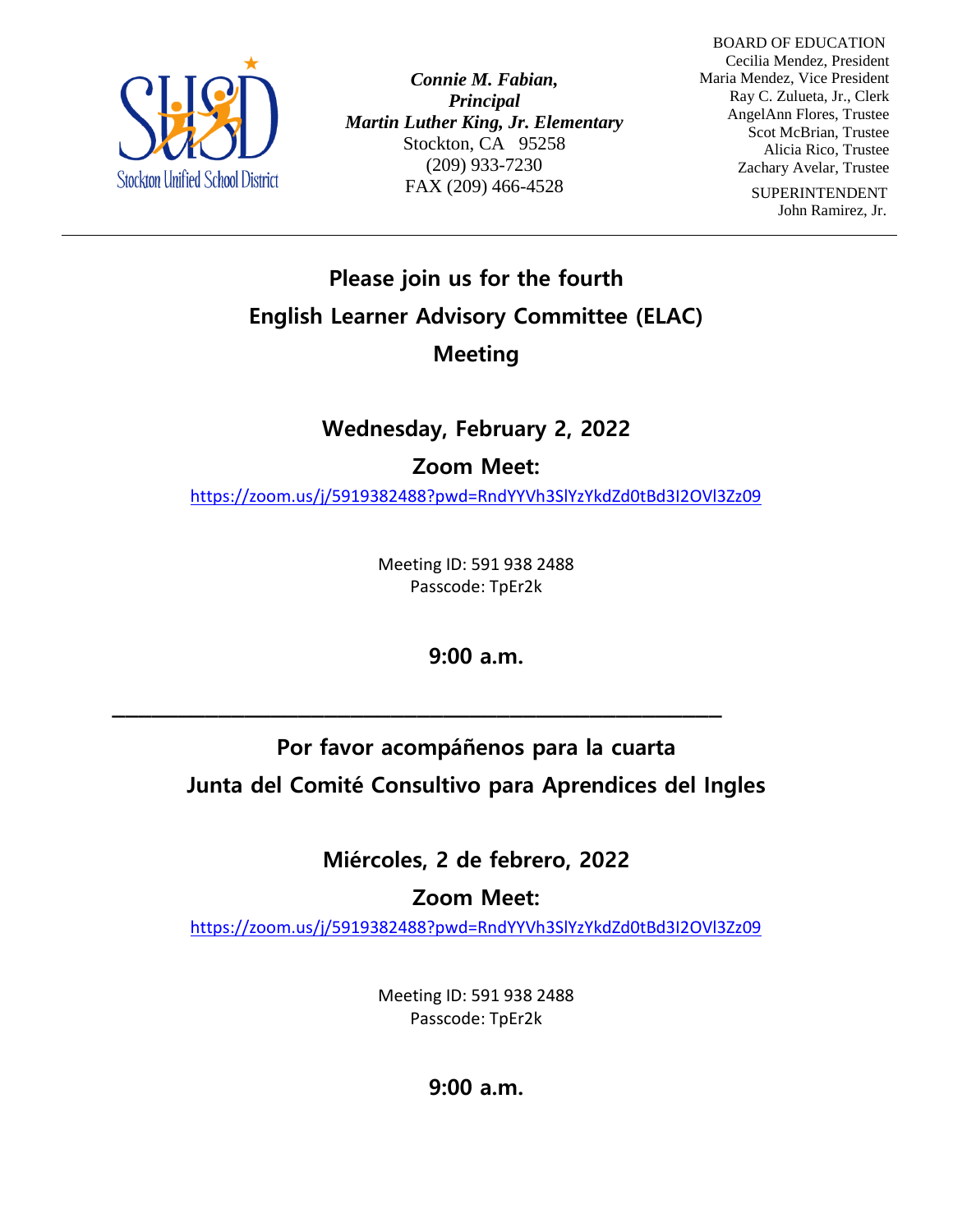

*Connie M. Fabian, Principal Martin Luther King, Jr. Elementary* Stockton, CA 95258 (209) 933-7230 FAX (209) 466-4528

 BOARD OF EDUCATION Cecilia Mendez, President Maria Mendez, Vice President Ray C. Zulueta, Jr., Clerk AngelAnn Flores, Trustee Scot McBrian, Trustee Alicia Rico, Trustee Zachary Avelar, Trustee

> SUPERINTENDENT John Ramirez, Jr.

#### **English Learner Advisory Committee (ELAC)**

**Martin Luther King, Jr. Elementary School Second Meeting - February 2, 2022 Zoom Meet:** <https://zoom.us/j/5919382488?pwd=RndYYVh3SlYzYkdZd0tBd3I2OVl3Zz09> Meeting ID: 591 938 2488 Passcode: TpEr2k **9:00 a.m.**

| <b>Agenda Items</b> |                                                                                                  | <b>Person Responsible</b>   |
|---------------------|--------------------------------------------------------------------------------------------------|-----------------------------|
| 1.                  | Welcome/Opening                                                                                  | President                   |
| 2.                  | Approval of Minutes from December 15, 21 meeting                                                 |                             |
| 3.                  | Reports                                                                                          |                             |
|                     | 3.1 DELAC Report                                                                                 | <b>DELAC</b> Representative |
|                     | 3.2 SSC Report                                                                                   | <b>SSC</b> Representative   |
| 4.                  | Old Business                                                                                     |                             |
|                     | 4.1 ELAC SPSA Recommendations for School Site Council                                            | Chairperson/Principal       |
|                     | 4.2 Report Winter i-Ready Data                                                                   | Chairperson/Principal       |
|                     | 5. New Business                                                                                  |                             |
|                     | 5.1 Review programs including notification letters, curriculum,<br>and reclassification criteria | Chairperson/Principal       |
|                     | 5.2 Discuss EL needs assessment, timeline & outreach to families                                 | Chairperson/Principal       |
|                     | 5.3 Agendize review of EL needs assessment results with ELAC                                     | Chairperson/Principal       |
|                     | 5.4 Discuss ideas for promoting attendance                                                       | Chairperson/Principal       |
| 6.                  | Upcoming Events/Announcements                                                                    | Principal/Designee          |
| 7.                  | <b>Public Comments</b>                                                                           | Group                       |
| 8.                  | Adjournment                                                                                      | President/Chairperson       |

### **Comité Consultivo para Aprendices del Ingles Escuela Martin Luther King, Jr. Primera Junta- 2 de febrero, 2022**

**Zoom Meet:** <https://zoom.us/j/5919382488?pwd=RndYYVh3SlYzYkdZd0tBd3I2OVl3Zz09> Meeting ID: 591 938 2488 Passcode: TpEr2k **9:00 a.m.**

|    | Asuntos de Agenda                                                                          | PersonaResponsable   |
|----|--------------------------------------------------------------------------------------------|----------------------|
|    | 1. Bienvenida/Apertura                                                                     | Presidenta           |
| 2. | Aprobación de Minutas de diciembre 15, 2021                                                |                      |
| 3. | Reportes                                                                                   |                      |
|    | 3.1 Reporte de DELAC                                                                       | Representante DELAC  |
|    | 3.2 Reporte de SSC                                                                         | Representante SSC    |
|    | 4. Asuntos Anteriores                                                                      |                      |
|    | 4.1 Recomendaciones de ELAC al Consejo Escolar para Plan Escolar-SPSA Presidenta/Directora |                      |
|    | 4.2 Reporte de Datos de Rendimiento de i-Ready                                             | Presidenta/Directora |
| 5. | <b>Asuntos Nuevos</b>                                                                      | Presidenta/Directora |
|    | 5.1 Repasar programas incluyendo cartas de notificación, currículo,                        | Presidenta/Directora |
|    | y criterio para reclasificar                                                               |                      |
|    | 5.2 Discutir la evaluación de necesidades de Aprendices de Inglés, el                      | Presidenta/Directora |
|    | cronograma y el alcance a los padres                                                       |                      |